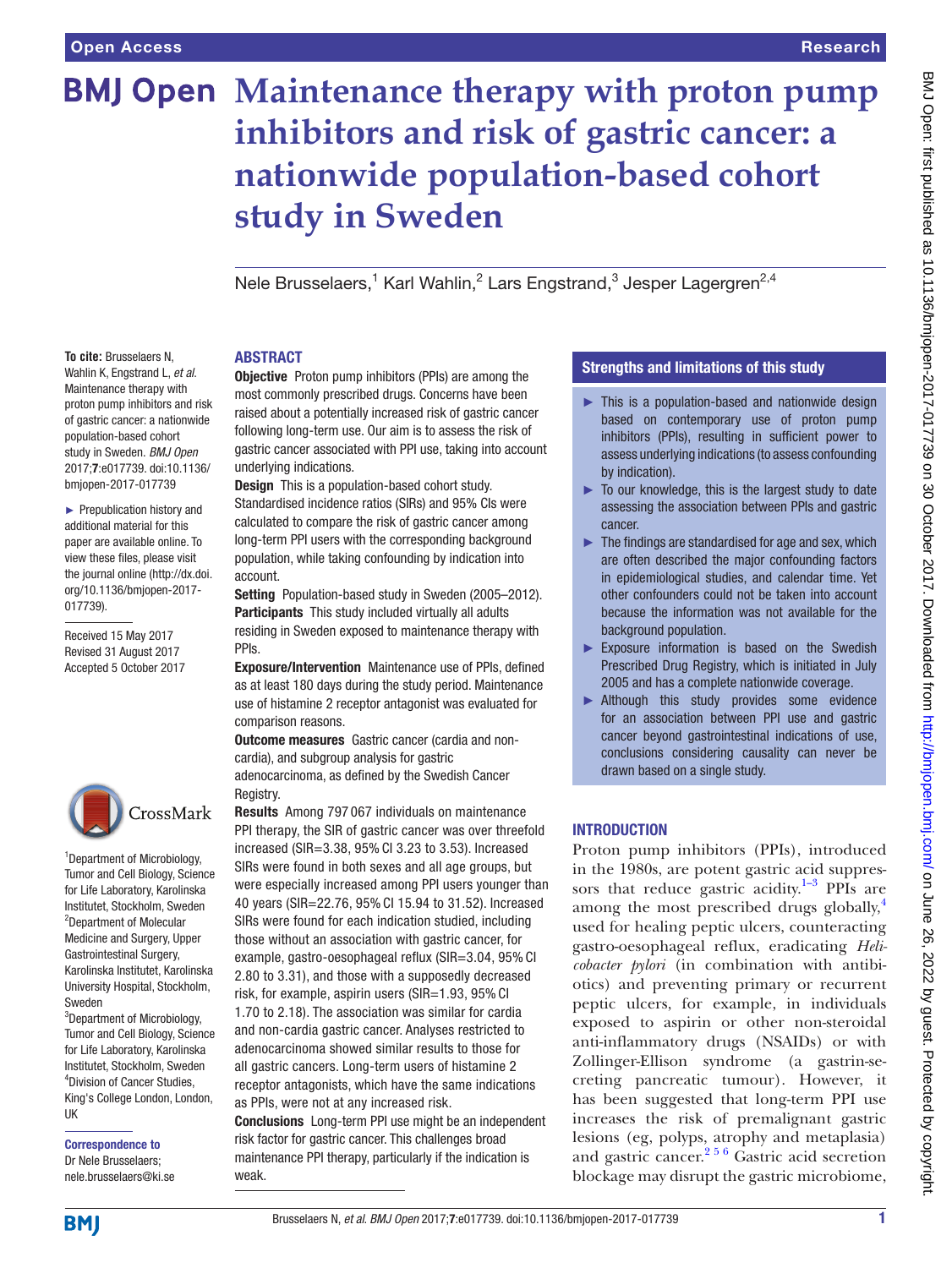interfere with nitrosamine formation, cause chronic atrophic gastritis and increase gastrin serum levels, which can all contribute to gastric cancer development. $2578$  The effect of PPI use on the gut microbiome may even be more prominent than the effects of antibiotics.<sup>[9](#page-7-3)</sup> Among three recent meta-analyses on the topic, one found no association between long-term PPI use and premalignant gastric lesions, based on six randomised controlled trials  $(1789 \text{ patients in total})$ .<sup>[2](#page-7-2)</sup> The second included an additional trial (2343 patients in total) and found no evidence of gastric tumour development in PPI users with atrophy or intestinal metaplasia, while an increased risk of gastric hyperplasia was indicated.<sup>[6](#page-7-4)</sup> The third, based on 11 observational studies (94558 participants), reported a 40% increase of gastric cancer among PPI users. [5](#page-7-5) However, the impact of confounding by indication remains unknown. The present study aimed to assess the risk of gastric cancer in long-term PPI users in a population-based design, while taking confounding by indication for such treatment into account. For comparison reasons, use of histamine 2 receptor antagonists (H2RAs), which are used for similar indications as PPIs, was also studied.

# **METHODS**

# **Design**

This was a nationwide Swedish population-based cohort study designed to examine the risk of gastric cancer in individuals exposed to maintenance therapy with PPIs (and to maintenance use of H2RAs), compared with the Swedish background population of the same sex, age and calendar period  $(7.1–7.6$ million adults).<sup>10</sup>

Only adults (at least 18 years) without a history of any cancer were included. The participants were followed up from the first prescription of a PPI (or H2RA) during the period 1 July 2005–31 December 2012. The data were derived from high-quality and nationwide Swedish registries, and information on individuals was linked between the registries by means of the unique Swedish personal identity number.<sup>11</sup> The source cohort included all Swedish residents who received at least one dispensed prescription of commonly prescribed drugs (listed in online [supplementary](https://dx.doi.org/10.1136/bmjopen-2017-017739) appendix 1) between 1 July 2005 and 31 December 2014 (with follow-up for cancer until 31 December 2012). Informed consent was not required.

### Patient involvement

The Swedish patient organisation for cancer of the oesophagus, stomach, liver and pancreas was involved in supporting the present study (<www.palema.org>). The development of the research question and outcome measures were informed by patients' priorities, experiences and preferences. The results will be disseminated to study participants by means of patient organisations. Patients are thanked in the acknowledgements.

# **Exposure**

The study exposure was maintenance therapy with a PPI (or an H2RA) according to the Swedish Prescribed Drug Registry, defined as a cumulative defined daily dose (DDD) of at least 6 months (≥180 days) during the study period (before a potential cancer diagnosis). The DDD was the average maintenance dose per day for a drug used for its main indication in adults, which follows the WHO definition. This cumulative DDD was estimated by adding the DDD per package, which takes both the potency and the quantity of the drug into account, and is therefore a proxy for the duration of the exposure. The Anatomical Therapeutic Chemical classification system (ATC) was used to identify codes representing PPIs (code A02BC) and H2RAs (code A02BA). The participants were divided into three mutually exclusive exposure groups: (1) PPI users (≥180 days on PPIs and <180 days on H2RAs); (2) H2RA users  $(≥180$  days on H2RAs and  $≤180$  days on PPIs); and (3) PPI and H2RA users (≥180 days on PPIs and ≥180 days on H2RAs). These medications were also available over the counter in Sweden, but only in small packages and at a much higher price per dose.<sup>[12](#page-7-8)</sup> Thus, maintenance users had their medication prescribed and were therefore included in this study.

## **Outcome**

The main outcome was a first episode of any gastric cancer according to the Swedish Cancer Registry. Gastric cancer was defined by the diagnosis codes C16.0 (cardia) and C16.1–C16.9 (non-cardia) in the 10th version of the International Classification of Diseases (ICD), and adenocarcinoma (dominating histological type) was defined by the histology code 096.

# **Confounders**

Age, sex and calendar period were adjusted for in the design. Confounding by indication was evaluated by analysing indications for PPI use separately (see online [supplementary](https://dx.doi.org/10.1136/bmjopen-2017-017739) appendix 2 for ICD and ATC codes): gastro-oesophageal reflux disease, Barrett's oesophagus, peptic ulcer disease, Zollinger-Ellison syndrome, gastroduodenitis, dyspepsia/disruption of gastric function, *H. pylori* infection, *H. pylori* eradication (combined with *H. pylori* infection in the analyses), and maintenance use (≥180 days) of aspirin or other NSAIDs.

# Data sources

Four nationwide Swedish registries, all maintained by the governmental National Board of Health and Welfare, provided data for the study.

*The Swedish Prescribed Drug Registry* started on 1 July 2005, and includes all drugs prescribed and dispensed in Sweden. Information from these prescriptions is trans-ferred for registration monthly.<sup>[13](#page-7-9)</sup> This registry is highly complete (patient identity data are missing in <0.3% of all items), $13$  and was used to collect data on type of medication, dates of prescribing and dispensing, and DDD per package.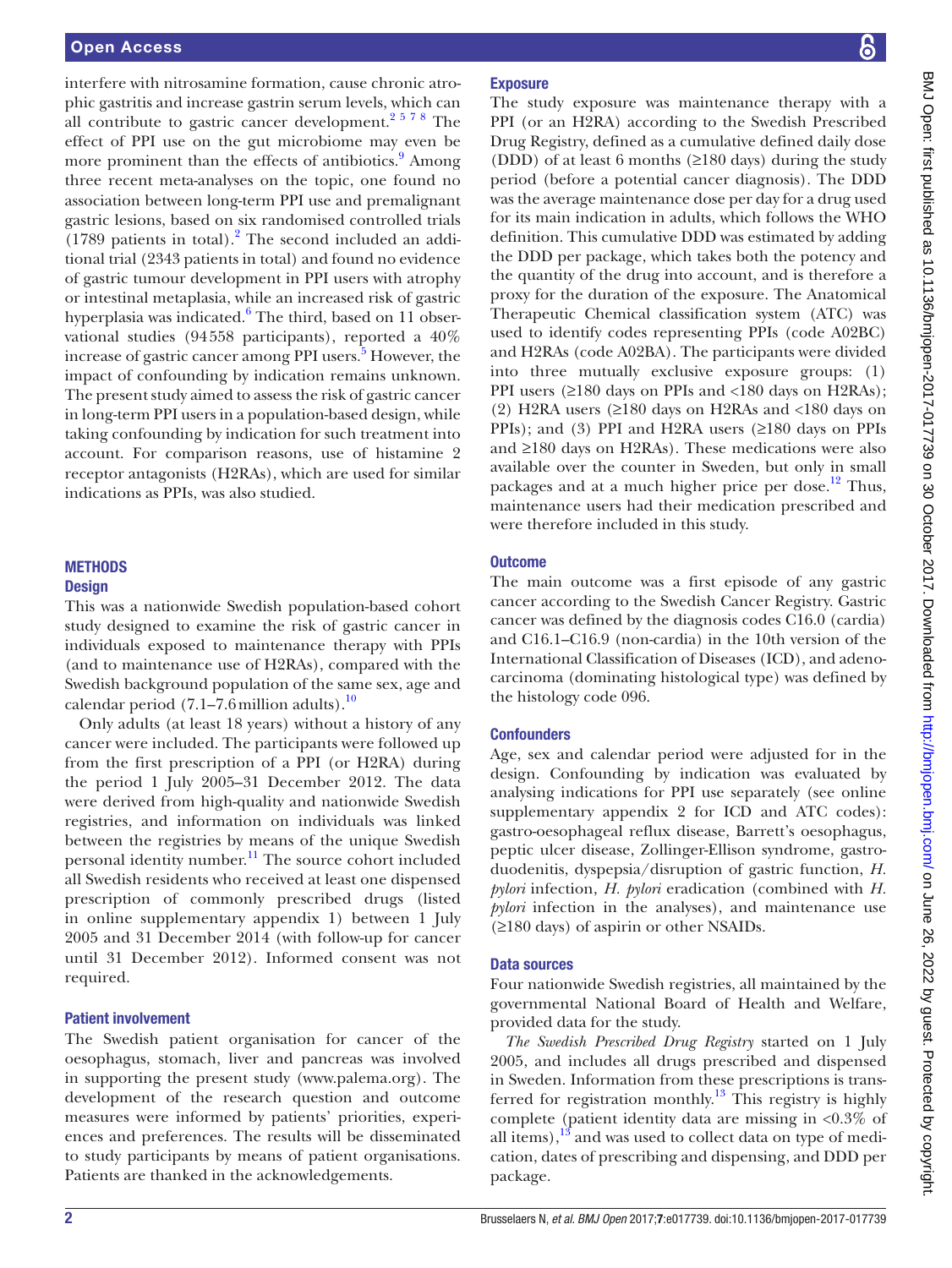*The Swedish Cancer Registry* has at least a 96% complete registration of all cancers in Sweden since  $1958$ ,<sup>14</sup> with  $98\%$  completeness for gastric cancer.<sup>[15 16](#page-7-11)</sup> This registry was used to identify gastric cancer cases among the cohort members and the corresponding background population (exact annual numbers were available for the used age and sex categories), and to exclude individuals with a history of any cancer.

*The Swedish Patient Registry* has a full nationwide coverage for all diagnoses from  $1987<sup>11</sup>$ . The registration of outpatient specialist care is nationwide since 2001. This registry was used to collect information on indications for PPI use.

*The Swedish Causes of Death Registry* has 100% completeness for recording of dates of death since 1952.<sup>17</sup> This registry was used to collect date of death.

#### Statistical analyses

All analyses were conducted according to a preplanned protocol. The risk of gastric cancer was compared between the exposed cohort and the entire Swedish background population of the same sex (male or female), age group (categorised as  $18-39$ ,  $40-49$ ,  $50-59$ ,  $60-69$  or  $\geq 70$ years) and calendar period (2005–2006, 2007–2009 or 2010–2012). Standardised incidence ratios (SIRs) and 95% CIs were calculated by dividing the observed number of gastric cancer cases with the expected number, accounting for changes in age and calendar categories.[18](#page-7-13) The expected numbers were derived from the Swedish Cancer Registry and Statistics Sweden.<sup>[10](#page-7-6)</sup> Follow-up time was calculated from the dispense date of the first prescription of PPI (or H2RA) within the study period, until death, any cancer or end of the study period (31 December 2012), whichever occurred first. Subgroup analyses were stratified for sex and age. Stratified analyses were performed for each indication whenever at least 10 000 exposed individuals were identified with this indication. To assess reverse causality (protopathic bias), a sensitivity analysis was conducted excluding all cancer cases occurring within 1 year of the start of the study. Duration of PPI use was estimated based on the total DDD per package prescribed before any cancer diagnosis, and was categorised into <1.0 year, 1.0–2.9 years, 3.0–4.9 years or  $\geq$ 5 years.

The attributable fraction (AF) and the population attributable fraction (PAF) were calculated to estimate the proportion of gastric cancer in PPI users and the total population, respectively (assuming causality). The following formulas were used: AF=(SIR−1)/SIR and  $PAF=p(SIR-1)/(p(SIR-1)+1)$ , where p represents the prevalence of PPI maintenance use in the population (based on the population size in 2009).<sup>10</sup> The  $\chi^2$  test was used to calculate p values.

There were no missing data on exposures, outcomes, age, sex or calendar period. When no information was available for the indication for PPI use (25.0%), the indication was considered absent.



| 7,522,991 unique individuals                                   | Excluded because no acid<br>suppressive drugs were prescribed<br>during study period (2005-2012)<br>$(n=5, 434, 345)$ |
|----------------------------------------------------------------|-----------------------------------------------------------------------------------------------------------------------|
| 2,088,646 unique individuals                                   |                                                                                                                       |
|                                                                | Excluded because age <18 years at<br>first prescription (n=84,019)                                                    |
| 2,004,627 unique individuals                                   |                                                                                                                       |
|                                                                | Excluded because of a previous<br>history of cancer (n=222,730)                                                       |
|                                                                |                                                                                                                       |
| 1,781,897 unique individuals                                   |                                                                                                                       |
|                                                                | Excluded because only 1 prescription<br>of PPIs or H2RAs (n=569,659)                                                  |
| 1,212,238 unique individuals                                   |                                                                                                                       |
|                                                                | Excluded because <180 days of<br>exposure in total (n=362,795)<br>Excluded because PPIs <180 days                     |
| 843,003 unique individuals<br>797,067 PPIs only (≥180<br>days) | and H2RAs <180 days (n=6,440)                                                                                         |
| 20,210 H2RAs only (≥180<br>days)                               |                                                                                                                       |
| 25.726 PPIs and H2RAs<br>(both ≥180 davs)                      |                                                                                                                       |

<span id="page-2-0"></span>Figure 1 Flow chart of the construction of the cohort exposed to maintenance therapy with proton pump inhibitors (PPIs) and/or histamine 2 receptor antagonists (H2RAs).

# **RESULTS**

# Study participants

In total, 797067 individuals on maintenance PPI therapy were included in the exposed cohort, resulting in 3 866 836 person-years of follow-up (mean 4.9 years). An additional 20210 individuals had maintenance H2RA therapy, and 25726 had both PPI and H2RA maintenance therapy. [Figure](#page-2-0) 1 presents how the study participants were selected, and [table](#page-3-0) 1 shows their characteristics. Women constituted 58.5% of the PPI cohort, and a majority (66.1%) was younger than 70 years. Maintenance therapy with aspirin  $(34.8\%)$  and NSAIDs  $(30.4\%)$  was the most common indication for maintenance PPI use, followed by gastro-oesophageal reflux (25.3%), gastroduodenitis (13.2%) and peptic ulcer (10.0%). *H. pylori* was the indication in 7.3% of all participants, and dyspepsia in 5.5%. Barrett's oesophagus and Zollinger-Ellison syndrome were rare indications  $\langle 1\% \rangle$  and therefore not eligible for separate analysis. A third (33.4%) of the participants had more than one of the listed indications, and were therefore included in more than one indication group. Overall mortality was slightly lower among PPI users (17.3%) compared with H2RA maintenance users  $(19.4\%)$  (p<0.001), while mortality in patients with gastric cancer did not differ significantly (p=0.782).

### PPI use and overall risk of gastric cancer

Among all participants exposed to maintenance PPIs, 2219 (0.28%) developed gastric cancer during follow-up. Of these, 1652 (74.4%) had non-cardia gastric cancer and 1943 (87.6%) had adenocarcinoma [\(table](#page-3-0) 1). Long-term PPI users were at more than a threefold increased SIR of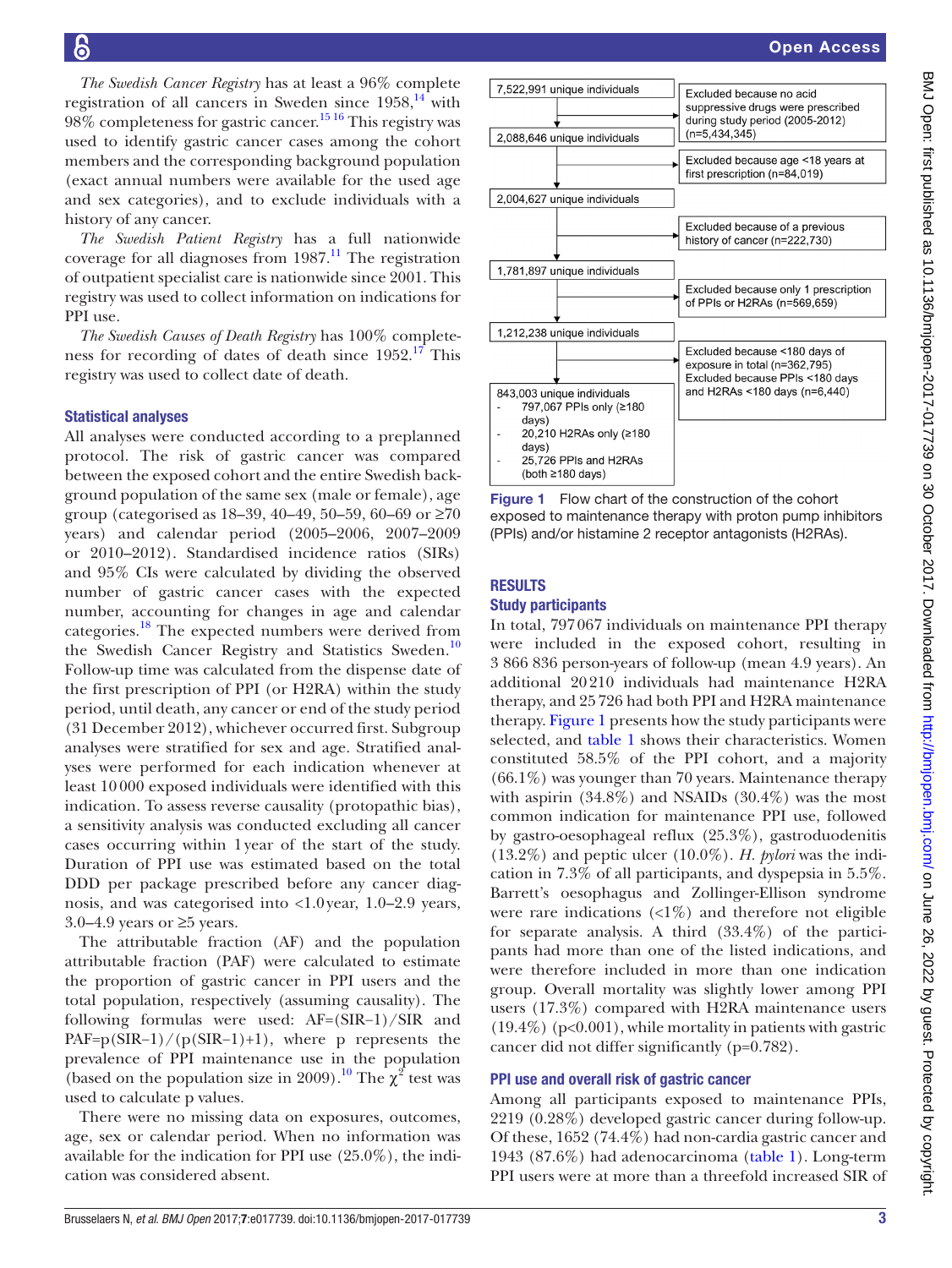<span id="page-3-0"></span>Table 1 Descriptive characteristics of the study cohort exposed to maintenance therapy with proton pump inhibitors (PPIs) and/or histamine 2 receptor antagonists (H2RAs)

|                         | <b>PPIs only</b><br>n (%) | H <sub>2</sub> RA <sub>s</sub><br>only<br>n (%) | <b>PPIs and</b><br>H <sub>2</sub> RA <sub>s</sub><br>n (%) |
|-------------------------|---------------------------|-------------------------------------------------|------------------------------------------------------------|
| <b>Total</b>            | 797067                    | 20210                                           | 25726                                                      |
| Sex                     |                           |                                                 |                                                            |
|                         | 330885                    |                                                 |                                                            |
| Men                     | (41.5)                    | 8076 (40.0)                                     | 9778 (38.0)                                                |
|                         | 466182                    | 12134                                           | 15948                                                      |
| Women                   | (58.5)                    | (60.0)                                          | (62.0)                                                     |
| Age (years)<br>$<$ 40   |                           |                                                 |                                                            |
|                         | 89231 (11.2)<br>104003    | 1885 (9.3)                                      | 1822 (7.1)                                                 |
| 40–49                   | (13.1)                    | 2461 (12.2)                                     | 3268 (12.7)                                                |
|                         | 155963                    |                                                 |                                                            |
| 50–59                   | (19.6)                    | 3971 (19.7)                                     | 5878 (22.9)                                                |
|                         | 177606                    |                                                 |                                                            |
| 60–69                   | (22.3)                    | 4563 (22.6)                                     | 6354 (24.7)                                                |
| $\geq 70$               | 270264<br>(33.9)          | 7330 (36.3)                                     | 8404 (32.7)                                                |
| Calendar period         |                           |                                                 |                                                            |
|                         | 446068                    | 16550                                           | 23066                                                      |
| 2005-2006               | (56.0)                    | (81.9)                                          | (90.0)                                                     |
|                         | 222257                    |                                                 |                                                            |
| 2007-2009               | (27.9)                    | 2670 (13.2)                                     | 2304 (9.0)                                                 |
| 2010-2012               | 128742<br>(16.2)          | 990 (4.9)                                       | 356 (1.4)                                                  |
| Indications             |                           |                                                 |                                                            |
| Gastro-                 |                           |                                                 |                                                            |
| oesophageal             | 201868                    |                                                 |                                                            |
| reflux                  | (25.3)                    | 2073 (10.3)                                     | 6727 (26.2)                                                |
| Barrett's<br>oesophagus | 6044 (0.8)                | 17(0.1)                                         | 172(0.7)                                                   |
| Peptic ulcers           | 79597 (10.0)              | 1226 (6.1)                                      | 2633 (10.2)                                                |
| Zollinger-Ellison       |                           |                                                 |                                                            |
| syndrome                | 31 (0.0)                  | 0(0.0)                                          | 3(0.01)                                                    |
|                         | 104955                    |                                                 |                                                            |
| Gastroduodenitis        | (13.2)                    | 1321 (6.5)                                      | 3695 (14.4)                                                |
| Dyspepsia               | 43901 (5.5)               | 649 (3.2)                                       | 1664 (6.5)                                                 |
| Helicobacter<br>pylori  | 58366 (7.3)               | 641 (3.2)                                       | 2041 (7.9)                                                 |
| Long-term non-          |                           |                                                 |                                                            |
| steroidal anti-         |                           |                                                 |                                                            |
| inflammatory            | 241958                    |                                                 |                                                            |
| drug use<br>Long-term   | (30.4)<br>277128          | 5012 (24.8)                                     | 9628 (37.4)                                                |
| aspirin use             | (34.8)                    | 6533 (32.3)                                     | 9929 (38.6)                                                |
| Number of indications   |                           |                                                 |                                                            |
| 0                       | 199608                    | 7919 (39.2)                                     | 5402 (21.0)                                                |
|                         | (25.0)                    |                                                 |                                                            |

**Continued** 

| Continued<br><b>Table 1</b>                                   |                             |                                                 |                                                            |
|---------------------------------------------------------------|-----------------------------|-------------------------------------------------|------------------------------------------------------------|
|                                                               |                             |                                                 |                                                            |
|                                                               | <b>PPIs only</b><br>$n$ (%) | H <sub>2</sub> RA <sub>s</sub><br>only<br>n (%) | <b>PPIs and</b><br>H <sub>2</sub> RA <sub>s</sub><br>n (%) |
| 1                                                             | 330027<br>(41.4)            | 8487 (42.0)                                     | 10320<br>(40.1)                                            |
| $\geq$ 2                                                      | 267432<br>(33.6)            | 3804 (18.8)                                     | 10004<br>(38.9)                                            |
| Gastric cancer                                                |                             |                                                 |                                                            |
| All                                                           | 2219 (0.28)                 | 12 (0.06)                                       | 62 (0.24)                                                  |
| Adenocarcinoma                                                | 1943 (0.24)                 | 10 (0.05)                                       | 54 (0.21)                                                  |
| Cardia                                                        | 567 (0.07)                  | 1(0.00)                                         | 13 (0.05)                                                  |
| Non-cardia                                                    | 1652 (0.21)                 | 11(0.05)                                        | 49 (0.19)                                                  |
| Years of follow-up                                            |                             |                                                 |                                                            |
| <b>Total</b>                                                  | 3 866 836                   | 116015                                          | 163519                                                     |
| Mean                                                          | 4.9                         | 5.7                                             | 6.4                                                        |
| Cumulative defined daily dosages, estimated number of<br>days |                             |                                                 |                                                            |
| Median                                                        | 856                         | 450                                             | 1741                                                       |
| <b>IQR</b>                                                    | 356-2102                    | 270-990                                         | 1043-2732                                                  |
| Mortality                                                     |                             |                                                 |                                                            |
| Total                                                         | 137619<br>(17.3)            | 3915 (19.4)                                     | 3812 (14.8)                                                |
| In gastric cancer<br>cases                                    | 1473 (66.4)                 | 9(75.0)                                         | 39 (62.9)                                                  |

gastric cancer of any type (SIR= $3.38$ ,  $95\%$  CI  $3.25$  to  $3.53$ ) and gastric adenocarcinoma (SIR=3.38, 95%CI 3.23 to 3.53) [\(table](#page-4-0) 2). After excluding early gastric cancers, the risk remained increased (SIR=1.61, 95%CI 1.51 to 1.71). The risk of gastric cancer was highest among individuals receiving PPI for shorter than 1year (SIR=12.82, 95%CI 12.19 to 13.47), but there was also evidence for an increased risk up to 3 years of PPI use, yet reduced risks for use over 5 years ([table](#page-4-1) 3). The strength of association was similar for cardia (SIR=3.55, 95%CI 3.27 to 3.86) and non-cardia gastric cancer (SIR=3.33, 95%CI 3.17 to 3.50). The risk of gastric cancer was similar in men (SIR=3.65, 95%CI 3.45 to 3.85) and women (SIR=3.07, 95%CI 2.87 to 3.28). The SIR was higher in younger ages; PPI users younger than 40 years had SIR of 22.76 (95% CI 15.94 to 31.52), while those who were at least 70 years old had SIR of 2.76 (95% CI 2.61 to 2.92) [\(table](#page-4-0) 2). The subgroup analyses for sex and age showed similar results as the overall findings in separate analyses for gastric adenocarcinoma, as well as for cardia and non-cardia gastric cancer [\(table](#page-4-0) 2).

# PPI use and risk of gastric cancer stratified by indication

The SIR of gastric cancer was increased in each of the 10 studied groups of indications for PPI therapy [\(table](#page-5-0) 4). The highest SIRs were found among participants exposed to indications with a known association with gastric cancer, that is, *H. pylori* and peptic ulcer. However, the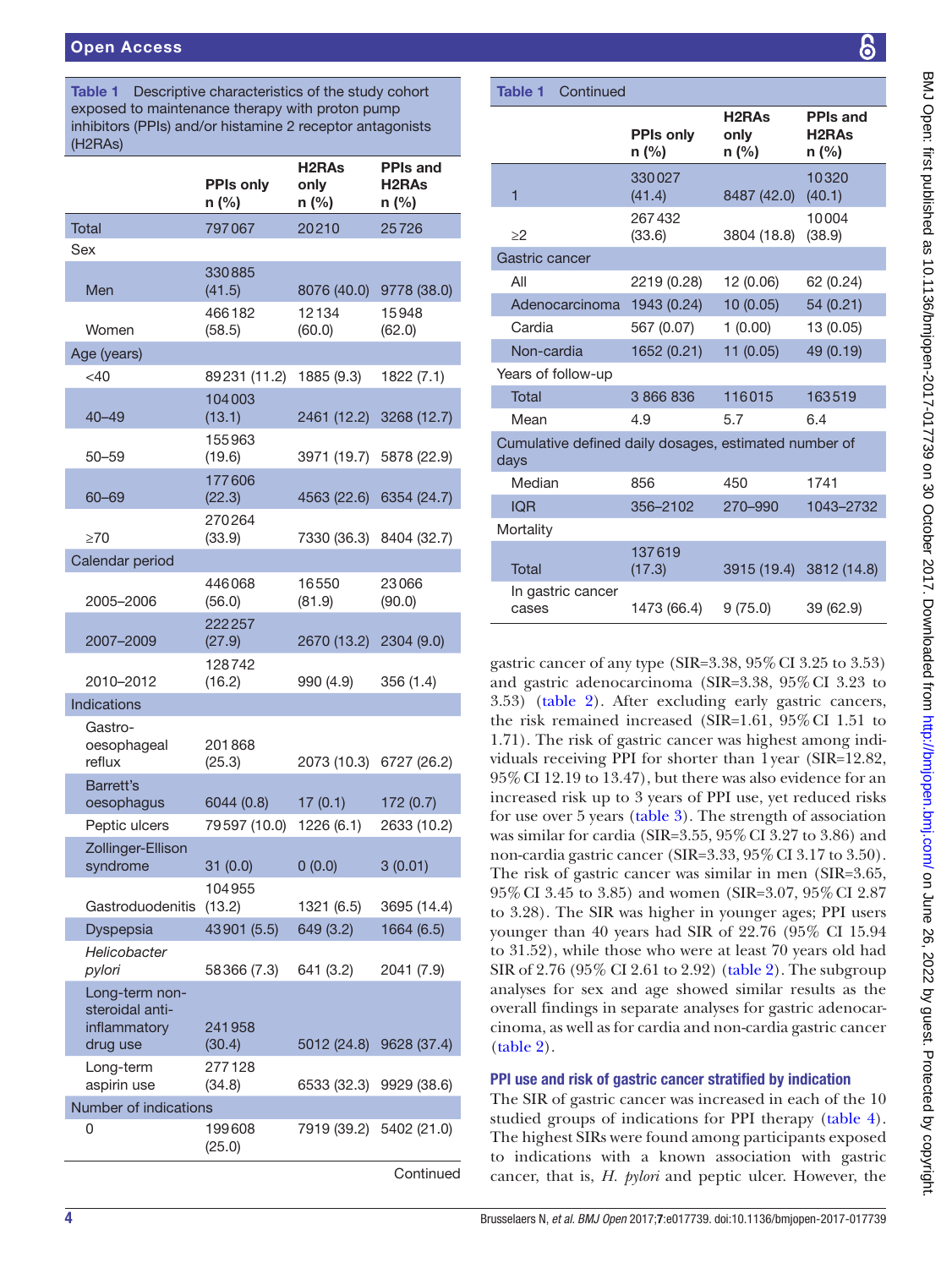|                 | Cases (n)      | SIR (95% CI)              | Cases (n)         | SIR (95% CI)              | Cases (n)      | SIR (95% CI)                                                 | Cases (n) | SIR (95% CI)           |
|-----------------|----------------|---------------------------|-------------------|---------------------------|----------------|--------------------------------------------------------------|-----------|------------------------|
| Total           | 2219           | 3.38 (3.25 to 3.53)       | 1943              | 3.38(3.23 to 3.53)        | 567            | 3.55 (3.27 to 3.86)                                          | 1652      | 3.33(3.17 to 3.50)     |
| Sex             |                |                           |                   |                           |                |                                                              |           |                        |
| Men             | 1296           | $3.65(3.45)$ to $3.85$ )  | 1166              | 3.66 (3.45 to 3.88)       | 437            | 3.84(3.48 to 4.21)                                           | 859       | 3.56(3.33 to 3.81)     |
| Women           | 923            | 3.07 (2.87 to 3.28)       | 777               | $3.02$ $(2.82$ to $3.25)$ | $\frac{80}{2}$ | 2.84 (2.38 to 3.38)                                          | 793       | 3.11(2.99 to 3.34)     |
| Age, years      |                |                           |                   |                           |                |                                                              |           |                        |
| 40              | 86             | 22.76 (15.94 to 31.52)    | 27                | 25.30 (16.67 to 36.80)    |                | 27.33 (10.95 to 56.30)                                       | 29        | 21.88 (14.65 to 31.43) |
| 40-49           | 94             | 7.36 (5.95 to 9.01)       | 76                | 7.76 (6.11 to 9.71)       | 24             | 7.54 (4.83 to 11.22)                                         | 20        | 7.30(5.69 to 9.23)     |
| 50-59           | 303            | 5.63 (5.01 to 6.30)       | 263               | 5.82 (5.14 to 6.57)       | 94             | 5.50 (4.44 to 6.72)                                          | 209       | 5.69 (4.94 to 6.51)    |
| $60 - 69$       | 576            | 3.85 (3.54 to 4.18)       | 501               | 3.81(3.49 to 4.16)        | $\overline{5}$ | 3.94(3.40 to 4.54)                                           | 385       | 3.81(3.44 to 4.21)     |
| $2\overline{6}$ | 1210           | 2.76 (2.61 to 2.92)       | 1076              | 2.77 (2.61 to 2.94)       | 251            | 2.77 (2.44 to 3.14)                                          | 959       | 2.76 (2.59 to 2.94)    |
|                 |                |                           |                   |                           |                |                                                              |           |                        |
|                 |                |                           |                   |                           |                |                                                              |           |                        |
|                 |                |                           |                   |                           |                |                                                              |           |                        |
|                 | D T g d p w ir | <b>U</b> h T te re in a b | $\mathbf{o}$<br>a |                           |                | S a a 2 ir gō 1 u si că fă th ci (」 AC th P le P le a p ti o |           |                        |

Cls of gastric cancer in all individuals exposed to proton pump inhibitors,

95%

Non-cardia gastric cancer

Cardia cancer

<span id="page-4-1"></span>Table 3 Standardised incidence ratios (SIRs) by estimated duration of use and 95% CIs of gastric cancer in all individuals exposed to proton pump inhibitors

| <b>Duration</b>   | Cases (n)/total | <b>SIR (95% CI)</b>    |
|-------------------|-----------------|------------------------|
| $<$ 1.0 year      | 1552            | 12.82 (12.19 to 13.47) |
| $1.0 - 2.9$ years | 2193            | 2.19 (1.98 to 2.42)    |
| $3.0 - 4.9$ years | 1098            | 1.10 $(0.91$ to 1.31)  |
| $\geq$ 5.0 years  | 153             | 0.61 (0.52 to 0.72)    |
|                   |                 |                        |

SIRs were also increased for indications without any such ssociation. The SIR for gastric cancer was 3.04 (95% CI 2.80 to 3.31) for gastro-oesophageal reflux. The SIRs were increased also for indications where a decreased risk of gastric cancer was expected. The SIR was 1.93 (95% CI 1.70 to 2.18) among those using PPIs because of aspirin se without any other indication. The SIRs were generally imilar for non-cardia gastric cancer. Regarding cardia ancer, higher SIRs than for gastric cancer were found for the indications gastro-oesophageal reflux and among those exposed to aspirin or other NSAIDs, while the asso iations for *H. pylori* and peptic ulcer were less strong [\(table](#page-5-0) 4).

# Attributable risk

Of all 5823 patients with gastric cancer diagnosed during he study period, 38.1% occurred among maintenance PPI users. Based on the overall SIR of 3.38 and a prevalence of PPI use of 10.7% among adults, the AF among PPI users (AF) was 70.4%, and 20.3% in the total population (PAF), assuming causality. Using the lowest SIR according to [table](#page-5-0) 4 (SIR=1.41), the corresponding proportions were 29.1% (AF) and 4.2% (PAF), respec tively. Among individuals younger than 40, the prevalence of PPI use was 3.3%, and 37.1% of all 97 gastric cancers occurred among PPI users, corresponding to AF of 95.6% and PAF of 41.8%.

# se of histamine 2 receptor blockers only or PPIs and istamine 2 receptor blockers and risk of gastric cancer

There were 12 and 62 cases of gastric cancer among main enance H2RAs users only and both H2RAs and PPIs, espectively. The risk of gastric cancer was not increased in the H2RA-only group (SIR=0.57,  $95\%$  CI 0.29 to 0.99), and was moderately increased in the group exposed to both PPIs and H2RAs (SIR=2.09, 95% CI 1.61 to 2.69).

# **DISCUSSION**

<span id="page-4-0"></span>This study provides some evidence of an increased risk of gastric cancer among maintenance PPI users, including those who had PPI therapy for indications without any positive association with gastric cancer. Increased risks were found for both cardia and non-cardia gastric cancer, in both sexes and all age groups, although the risk was more pronounced in younger participants.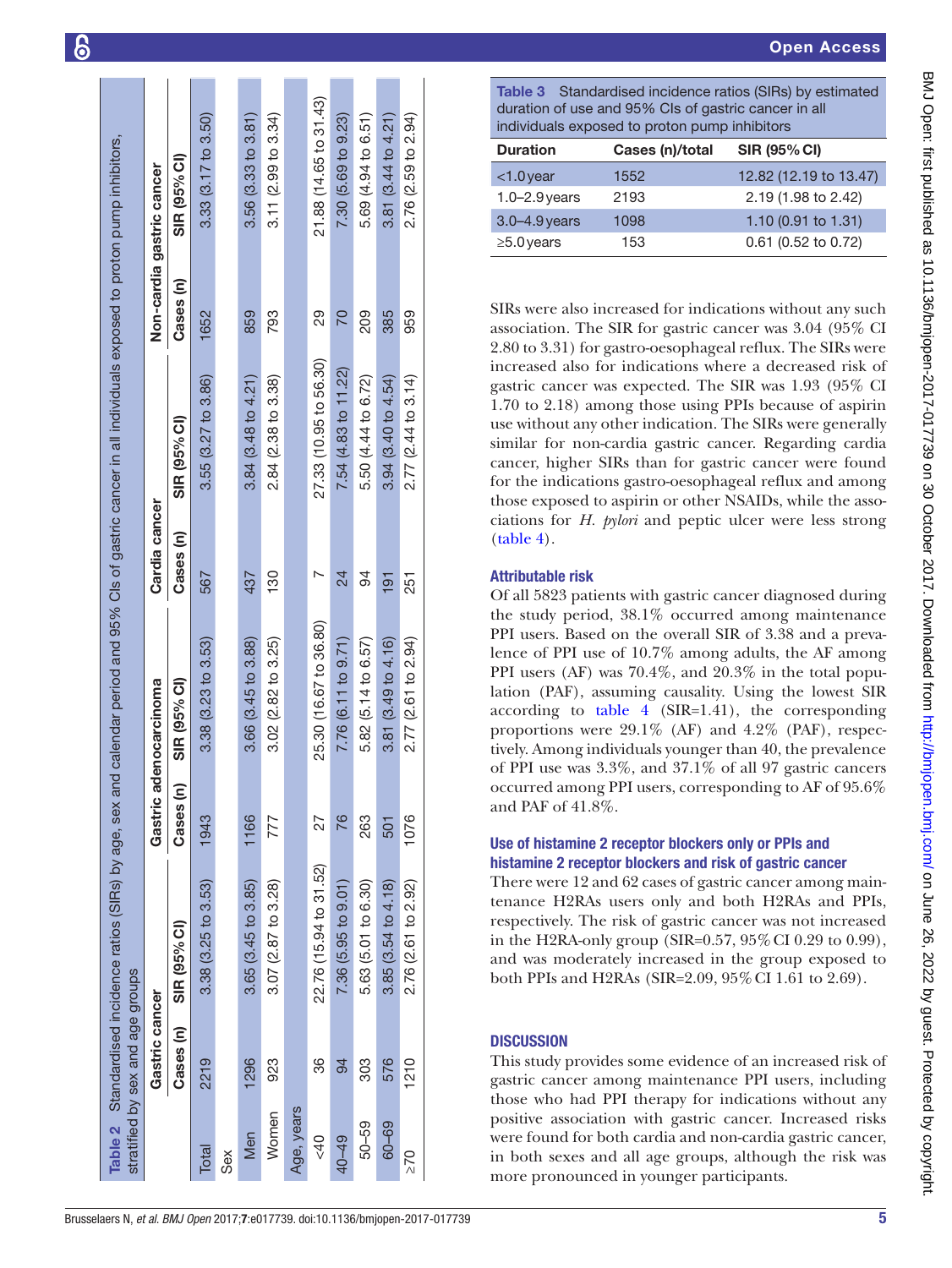| Table 4 Standardised incidence ratios (SIRs) by age, sex<br>stratified by indication                     |                 |                               |                 | and calendar period and 95% Cls of gastric cancer in all individuals exposed to proton pump inhibitors, |                           |                          |
|----------------------------------------------------------------------------------------------------------|-----------------|-------------------------------|-----------------|---------------------------------------------------------------------------------------------------------|---------------------------|--------------------------|
|                                                                                                          | Gastric cancer  |                               | Cardia cancer   |                                                                                                         | Non-cardia gastric cancer |                          |
|                                                                                                          | Cases (n)/total | SIR (95% CI)                  | Cases (n)/total | SIR (95% CI)                                                                                            | Cases (n)/total           | SIR (95% CI)             |
|                                                                                                          | 2219/797067     | $3.38(3.25 \text{ to } 3.53)$ | 567/797067      | $3.55(3.27)$ to $3.86$                                                                                  | 1652/797067               | 3.33(3.17 to 3.50)       |
| Gastro-oesophageal reflux                                                                                | 557/201868      | 3.04 (2.80 to 3.31)           | 175/201868      | 3.84(3.29 to 4.45)                                                                                      | 382/201868                | 2.78 (2.51 to 3.07)      |
| Peptic ulcers                                                                                            | 721/79597       | $2$ to $9.41$ )<br>8.75 (8.1  | 71/79597        | 3.51(2.74 to 4.43)                                                                                      | 650/79597                 | 10.45 (9.66 to 11.28)    |
| Gastroduodenitis                                                                                         | 350/104955      | 3.68 (3.31 to 4.09)           | 63/104955       | 2.71 (2.09 to 3.47)                                                                                     | 287/104955                | 3.99 (3.55 to 4.48)      |
| Dyspepsia                                                                                                | 136/43901       | $3.07(2.58 \text{ to } 3.63)$ | 33/43901        | 3.10(2.13 to 4.35)                                                                                      | 103/43901                 | $3.07$ (2.50 to $3.72$ ) |
| Helicobacter pylori                                                                                      | 440/58366       | $9.76(8.87)$ to $10.71$ )     | 48/58366        | 4.19 (3.09 to 5.55)                                                                                     | 392/58366                 | 11.67 (10.53 to 12.87)   |
| No H. pylori                                                                                             | 1779/781955     | 2.91 (2.78 to 3.05)           | 519/781955      | 3.50(3.21 to 3.82)                                                                                      | 1302/781955               | 2.73 (2.58 to 2.88)      |
| NSAID exposure                                                                                           | 347/256598      | 1.82 (1.64 to 2.03)           | 94/256598       | 2.07 (1.67 to 2.53)                                                                                     | 253/256598                | 1.75(1.54 to 1.97)       |
| Only NSAID exposure                                                                                      | 93/118987       | 1.41 (1.14 to 1.73)           | 36/118987       | 2.29 (1.60 to 3.17)                                                                                     | 57/118987                 | 1.14 (0.86 to 1.48)      |
| Aspirin exposure                                                                                         | 872/293590      | 2.42 (2.26 to 2.60)           | 211/293590      | $2.73(2.37)$ to 3.13)                                                                                   | 588/293590                | 2.33 (2.14 to 2.53)      |
| Only aspirin exposure                                                                                    | 252/126883      | 1.93 (1.70 to 2.18)           | 85/126883       | $2.73(2.18$ to $3.37)$                                                                                  | 169/126883                | 1.68(1.43 to 1.95)       |
| One individual could have different indications, except for the group exposed only to NSAIDs or aspirin. |                 |                               |                 |                                                                                                         |                           |                          |

Strengths of the study include the nationwide and popu lation-based design, the valid data on exposures, outcomes and indications for PPI use, and the large number of indi viduals exposed to maintenance treatment with PPIs. To our knowledge, this is the largest study to date on this topic[,19](#page-7-14) and the cohort allowed analyses of differences in associations between underlying indications.

The main problems of this study are confounding, especially by indication, and reverse causality. Confounding by indication has been investigated by looking at the different indication groups, including groups without no increased risk of gastric cancer. Unfortunately, we could not identify any underlying indication for 25% of the PPI users and 39% of the H2RA users. It is likely that clear indications were more readily recorded, while use for less rigorously diagnosed indications was more prone to be missing. This may indicate that PPI users had more severe symptoms than H2RA users, as also indicated by the higher proportion of PPI users presenting with multiple indications (34% vs 19%). Yet the lack of information on indication should not explain the associations for known indications—and those groups with no apparent risk factors should be less likely to have severe gastrointestinal symptoms. Therefore, it was unexpected to still see such increased risks of gastric cancer in those groups. Unfortunately, we lacked information about some potential confounders, for example, dietary factors, obesity, tobacco smoking and alcohol overconsumption, since these are not collected in the nationwide health registries. However, the lack of association between H2RAs and gastric cancer argues against bias from confounding or selection from lifestyle factors or any other unknown factors. Since H2RAs were used for similar indi cations as PPIs (yet clearly became less popular), the lack of association between H2RAs and gastric cancer supports that the association between PPI use and gastric cancer may be linked to the PPI medication per se. Yet PPIs clearly became the first choice of treatment for most indications for gastric acid suppression, with almost 40 times more PPI mainte nance users than H2RA maintenance users in Sweden. The high prevalence of PPI maintenance use among adults (10.7% in Sweden) also means that the large majority with recognised risk factors for gastric cancer will have received PPI treatment at some point. This clearly hampers assessment of PPI use as an independent risk factor, and this may even be a larger problem in other study designs especially if indications of use cannot be assessed.

The problem of reverse causality, that is, individuals taking PPIs because of symptoms arising from an undetected cancer, should have been reduced by only including individuals with at least 180 days (6 months) of cumulative exposure before any cancer diagnosis. In addition, we excluded all individuals who had gastric cancer within a year after inclusion and also stratified the analyses by duration of use, which still showed increased risks (respectively SIR=1.61and SIR=2.19 among those with an exposure duration between 1 and 3 years). These increased risks may not be entirely explained by reverse causality and detection bias alone—since most cases of gastric cancer are believed to be

NSAIDs, non-steroidal anti-inflammatory drugs.

<span id="page-5-0"></span>NSAID<sub>S</sub>

non-steroidal anti-inflammatory drugs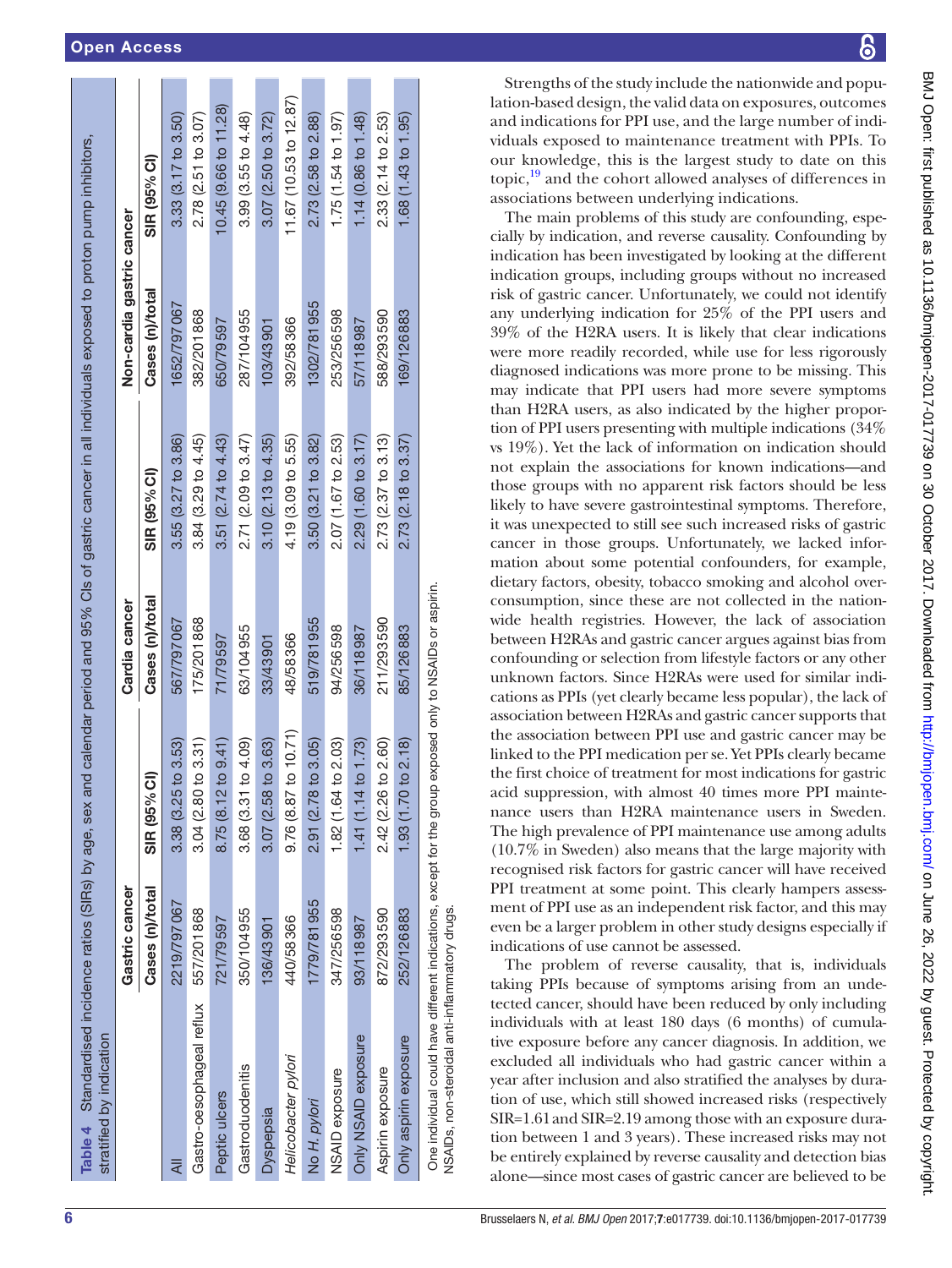detected within 1year after onset of symptoms. There are no significant waiting times or socioeconomic differences in access to endoscopy in Sweden, and no obvious differences were found between tumour stages (potential detection bias), $20$  or anatomical locations between the PPI-exposed cohort and the background population (online supplementary [appendix 3](https://dx.doi.org/10.1136/bmjopen-2017-017739)).

The seemingly decreasing risk estimates with a longer duration of use are probably because PPI is beneficial for most individuals with known risk factors for cancer (eg, peptic ulcers, *H. pylori*), yet further research seems needed for those on maintenance therapy without gastrointestinal indications (eg, aspirin and NSAIDs users).

Although our follow-up should ideally have been longer, our maximal follow-up time is 7.5 years, which is remarkably longer than all studies included in the two meta-analyses assessing premalignant lesions based on randomised controlled trials  $(6-36$  months as maximal follow-up).<sup>2</sup> Only two smaller cohort studies had longer follow-up,<sup>119</sup> and these were included in the only meta-analysis evalu-ating gastric cancer risk based on observational studies.<sup>[5](#page-7-5)</sup> We also limited our study to maintenance use, defined as at least 180 days of exposure, which is a commonly used approach.<sup>6</sup> Compliance and over-the-counter availability of some PPIs (esomeprazole, lansoprazole and pantoprazole—only in pharmacy, not in retail sale) may have resulted in different actual dosages. H2RAs were not available over the counter during the study period. Therefore, and because of lack of exposure data before the study period, we cannot be certain that the registered dosage reflects the actual dosage.

The increased risks of gastric cancer among individuals with *H. pylori* and peptic ulcers were anticipated, since both these conditions are risk factors for gastric cancer, but the associations were stronger than expected, suggesting an additional aetiological role of the PPI use. Importantly, there was evidence of a substantially increased risk in individuals exposed to conditions not known to increase the risk of gastric cancer, including gastro-oesophageal reflux. Moreover, increased risks were found even among participants without any gastrointestinal indications who were exposed only to maintenance treatment with aspirin or other NSAIDs, although these drugs are expected to decrease the risk of gastric cancer.<sup>[21 22](#page-7-16)</sup>

The higher risk of gastric cancer in the younger age group might be related to a recently described increase in atrophic gastritis in Sweden, as a potential consequence of the stabilising seroprevalence of *H. pylori* and increased prevalence of overweight and obesity[.23](#page-7-17) Increasing risks of gastric cancer in young populations have been described previously, in particular of the diffuse type of gastric adenocarcinoma[.24 25](#page-7-18) Gastric symptoms in this group are also often overlooked, leading to a widespread (uncontrolled) use of PPIs.<sup>25</sup> Additionally, gastric carcinogenesis may be accelerated in younger patients (who also have a higher likelihood of a family history of gastric cancer),  $26$ which may in turn contribute to a higher vulnerability to PPI's potentially harmful effects. A further exploration

into the presence and severity of gastrointestinal risk factors, age-specific effects and potential mechanistic pathways is warranted.

The difference in the association with gastric cancer following maintenance therapy with PPIs and H2RAs could be explained simply by the fact that PPIs are more potent than H2RAs in inhibiting acid secretion.<sup>27</sup> PPIs block the gastric proton pumps, while H2RAs compete with histamine for the histamine 2 receptors. At recommended dosages, PPIs induce a more profound and prolonged acid inhabitation than H2RAs. Moreover, the acid inhibition of PPIs also increases over time, while the effects of H2RAs fade. $27$ 

There are several mechanisms that might explain an association between PPI use and gastric cancer. Already 30 years ago, animal studies showed that profound inhibition of gastric acid secretion in rodents induces gastric tumours, with secondary overstimulation (hypergastrinaemia) leading to enterochromaffin-like cell (ECL) hyperplasia as generally accepted mechanism of this carcinogenic effect.<sup>[28 29](#page-7-22)</sup> ECL differentiation has also been described in human gastric carcinomas, particularly in the signet ring subtype. $30\frac{3}{1}$  Histopathological changes occur due to the blockage of the normal gastric acid secretion, leading to hypergastrinaemia that might cause hyperproliferation of the gastric mucosa, chronic hypochlorhydria (reduction of hydrochloric acid in the gastric juice), chronic inflammation and disappearance of normal mucosal glands and their replacement by intestinal glands, and possible gastric atrophy[.6](#page-7-4) Long-term PPI use has also been linked to the development of fundic gland polyps.<sup>32</sup> All these mucosal changes could promote gastric carcinogenesis. The blocked gastric acid secretion could decrease physiological defence mechanisms against pathogenic bacteria.<sup>78</sup> Diarrhoea is, for example, a well-known side effect of PPI use, which is often due to infection with the bacteria *Clostridium difficile*, non-typhoid *Salmonella* species or *Campylobacter jejuni*. [7](#page-7-25) This reduced bacterial defence mechanism might, in the long term, result in chronic inflammation and eventually gastric cancer development. Decreased gastric acidity may also result in increased bacterial colonisation, including non-gastric micro-organisms, and a greater number of bacteria that produce nitrosamines, which are well-established carcinogens of the gastric mucosa. $533$  The impact of these proposed underlying mechanisms may also be person-dependent and time-dependent, which could explain why PPIs are seemingly more harmful in, for example, the younger age groups.

The results of a single study, even of this size, cannot determine causality. Yet the effect size, consistency across indications (especially those not associated with an increased risk of gastric cancer), lack of association with H2RAs and plausible carcinogenic mechanisms mean that maintenance PPI use cannot be dismissed as a potentially independent risk factor for gastric cancer. A higher awareness for gastric cancer could potentially be considered in maintenance users of PPI, especially if known underlying risk factors are present. Thus, these findings